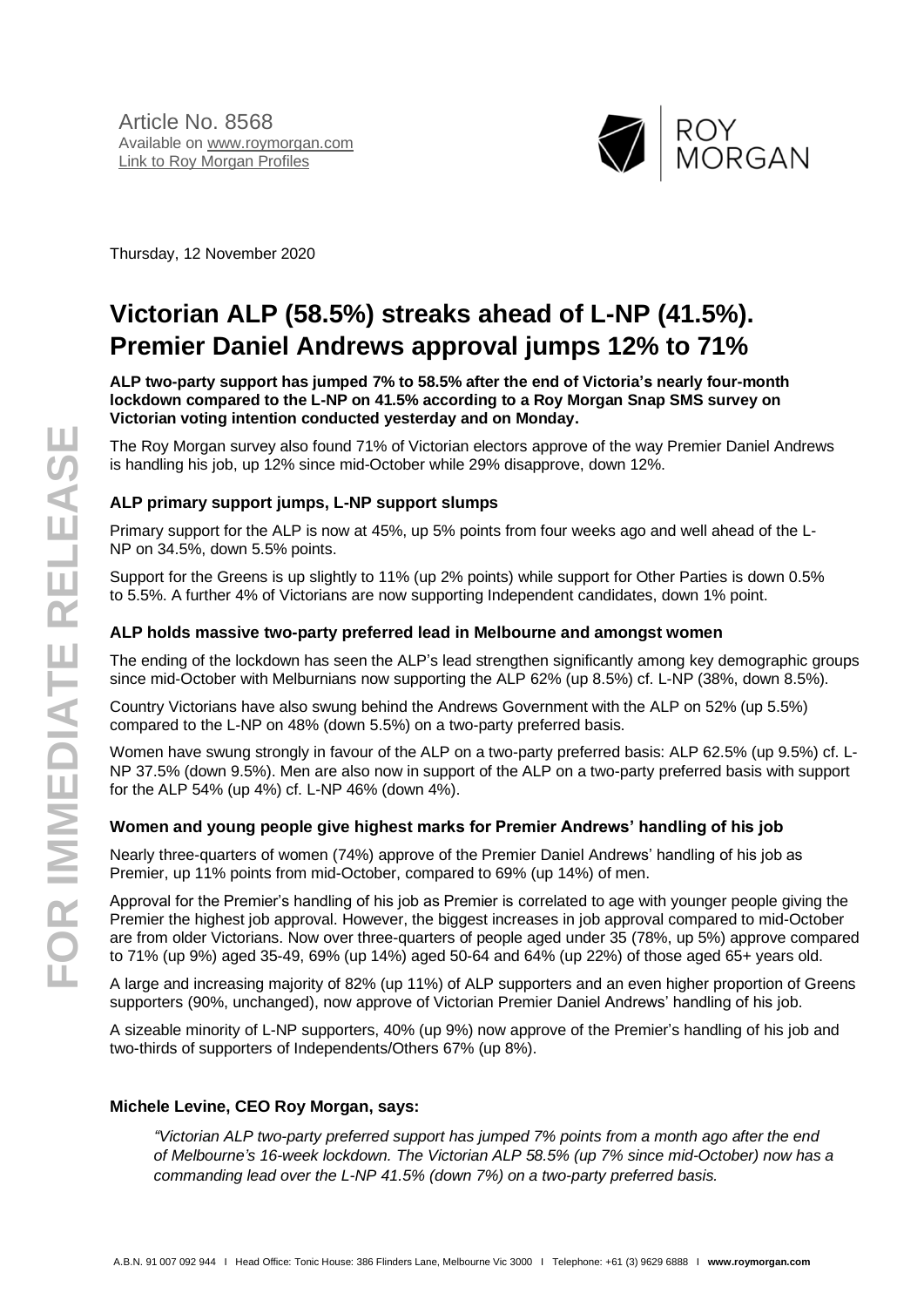*"ALP primary support increased 5% points to 45% while L-NP support slumped 5.5% points to 34.5% after Stage 4 restrictions in Melbourne were lifted in the last week of October.*

*"Premier Daniel Andrews has also seen his approval rating increase substantially by 12% points to 71% while only 29% of Victorian electors (down 12%) now disapprove of his handling of the job."*

Respondents who were asked whether they approve or disapprove of the way Premier Daniel Andrews is handling his job were then asked: *"And why do you say that?"*

#### **Approval of Premier Daniel Andrews high following handling of the COVID-19 pandemic**

For the 71% of Victorians who approve of the way Premier Daniel Andrews is handling his job were mainly in praise of how he'd handled the difficulties of the COVID-19 pandemic and his willingness to take tough decisions and front up and explain what decisions were being made and why and to get the job done and not be influenced by media not to follow through on his policy.

*"He was a good strong and committed leader throughout the pandemic and he's also been working well on infrastructure projects."*

*"The way COVID-19 breached the hotel quarantine was purely unlucky."*

*"Andrews followed science-based evidence and made daily appearances to provide facts to the public."*

*"He got the COVID outbreak under control by knuckling down and getting the job done while everyone was playing politics around him."*

*"He's actually taking action to manage the situation unlike the opposition who have been constantly whining to re-open everything at every single stage."*

*"He's made the tough calls even if they are unpopular which is what makes a good leader."*

*"Because he just got us out of the pandemic. Prior to that there's been good development of roads, railways and other infrastructure."*

*"No one is perfect but he's done a good job through such a hard time."*

*"As I think he has taken the difficult but necessary steps to protect the health of Victorians while at the same time supporting businesses and the economy as best as possible."*

*"He managed to get the COVID-19 pandemic under control in Victoria."*

*"Safety before political ratings."*

*"Victoria now has 0 cases of COVID-19"*

*"Control of COVID-19 after the resurgence."*

*"He acted on the advice of experts, he hasn't been political."*

*"He is an excellent leader. He turns up every day, is informed by the science and he is funding some terrific initiatives as we move to COVID-normal."*

*"I think he's done the best he can for us during uncertain times in the pandemic."*

*"It was a hard job and he got us to the other side."*

*"Some aspects of his COVID management could have been better, but overall, he has done a good job."*

*"It's unprecedented times and he is doing the best he can with so many unknowns."*

*"He's handled the second outbreak well and stuck to his plan amid public and media pressure."*

*"He made the decisions that needed to be made and wasn't swung by the media."*

*"Because I don't think anyone could have done the job as efficiently as Daniel Andrews did."*

*"The state has made a good recovery from the pandemic."*

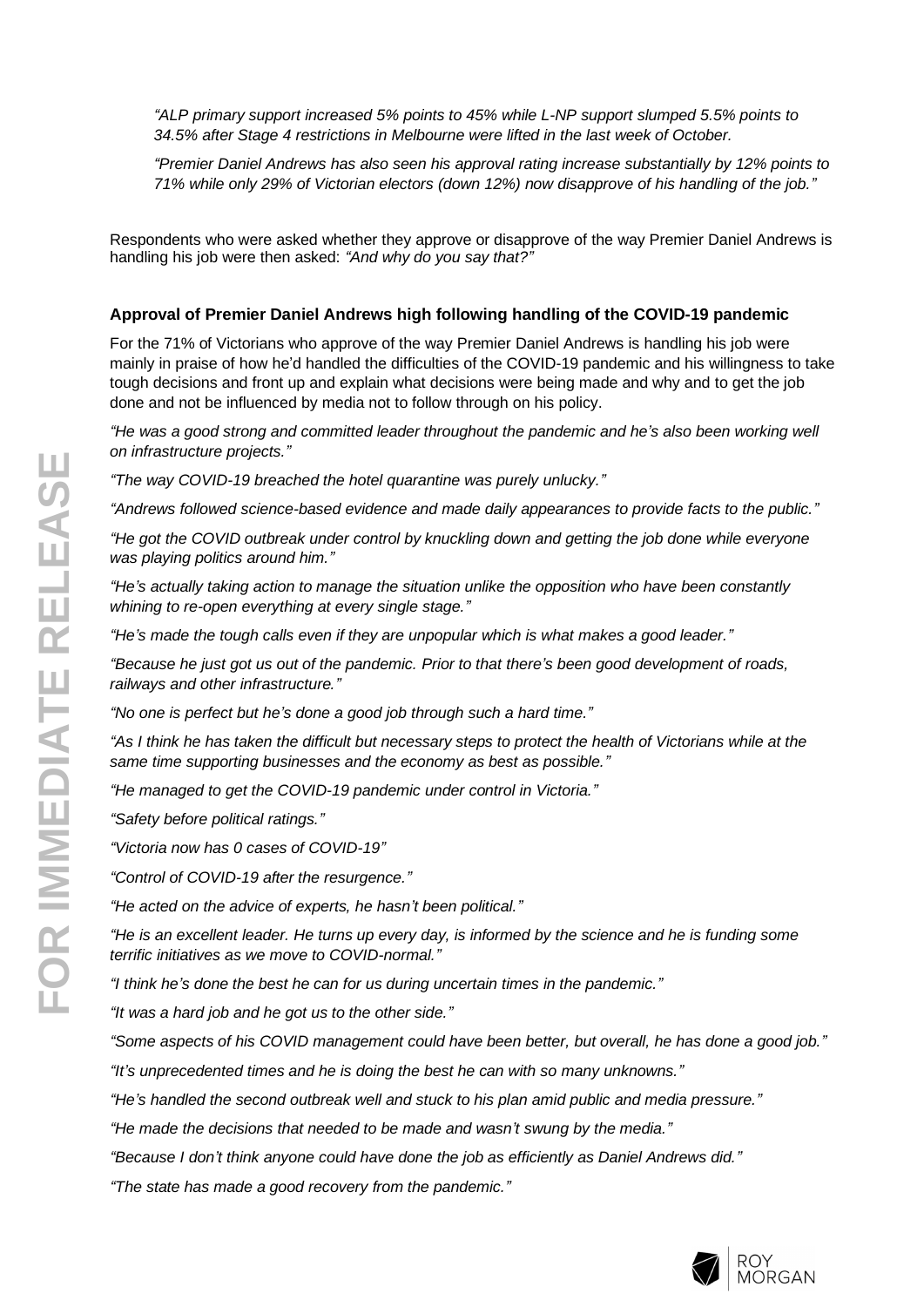*"Because he has lowered the COVID numbers and made our great state a safer place to live."*

*"Mr. Andrews has made the state safe from COVID-19 withstanding pressure from his opponents."*

*"Given the circumstances Dan has done the best job possible."*

*"I think he deserves all the credit for the way he handled the pandemic."*

*"While our lockdown has been severe it has worked."*

*"A courageous, consistent and scientific approach to the virus has paid off."*

*"He was there every day for us."*

*"No need COVID cases for over a week and the state is opening-up carefully."*

*"His handling of the pandemic and the serious lack of competition."*

*"Dan has stood strong for Victoria and now we are seeing that staying on course has worked."*

*"He makes the hard decisions and sticks to his guns. If not for the hotel security fiasco everyone would be singing his praises. He'd be a hero."*

*"He showed his leadership during the second wave of the virus."*

*"I'm old and have several co-morbidities and he has helped keep me safe."*

*"Coronavirus is nearly defeated through the tough but necessary measures taken by Andrews."*

*"He has got COVID numbers down to zero and I feel safe."*

*"He puts people's health first above all. He is fair, focused, strong and compassionate."*

*"Who is there that could do better? We have never faced anything like this since the flu pandemic years ago. Mistakes have been made but he stuck to what the experts advised, and it looks like we've come through. There are people who always think they know better."*

*"He has demonstrated leadership in an incredibly challenging environment."*

*"Andrews has really cared about controlling COVID-19 in comparison to other parts of the world."*

*"It worked. He made mistakes but made things good again and persevered until he succeeded."*

*"He achieved what he set out to do, even though it has been tough."*

*"He has made choices that have kept me safe."*

*"He's steered Victoria back to a good position with COVID."*

*"Coronavirus numbers are down to zero."*

*"The pandemic has been well-managed since the quarantine shortcomings and he, and others, have redeemed the situation."*

*"It's the first pandemic in our lives and apart from the initial poor hotel quarantine he and the team have led the world rounding up this terrible virus."*

*"He has done an unenviable job in Victoria during the pandemic."*

*"The Premier has the welfare and wellbeing of all Victorians first and foremost."*

*"The virus infection numbers speak for themselves."*

*"It has been hard and unpopular, but he stuck to his guns and we got there. Somebody else might have opened up too soon and we would be back where we started."*

*"He doesn't take risks with our health and safety."*

*"I believe he's done a good job in extraordinarily difficult times that no other Premier has had to deal with."*

*"He has held firm against a lot of pressure to sort out a bad situation."*

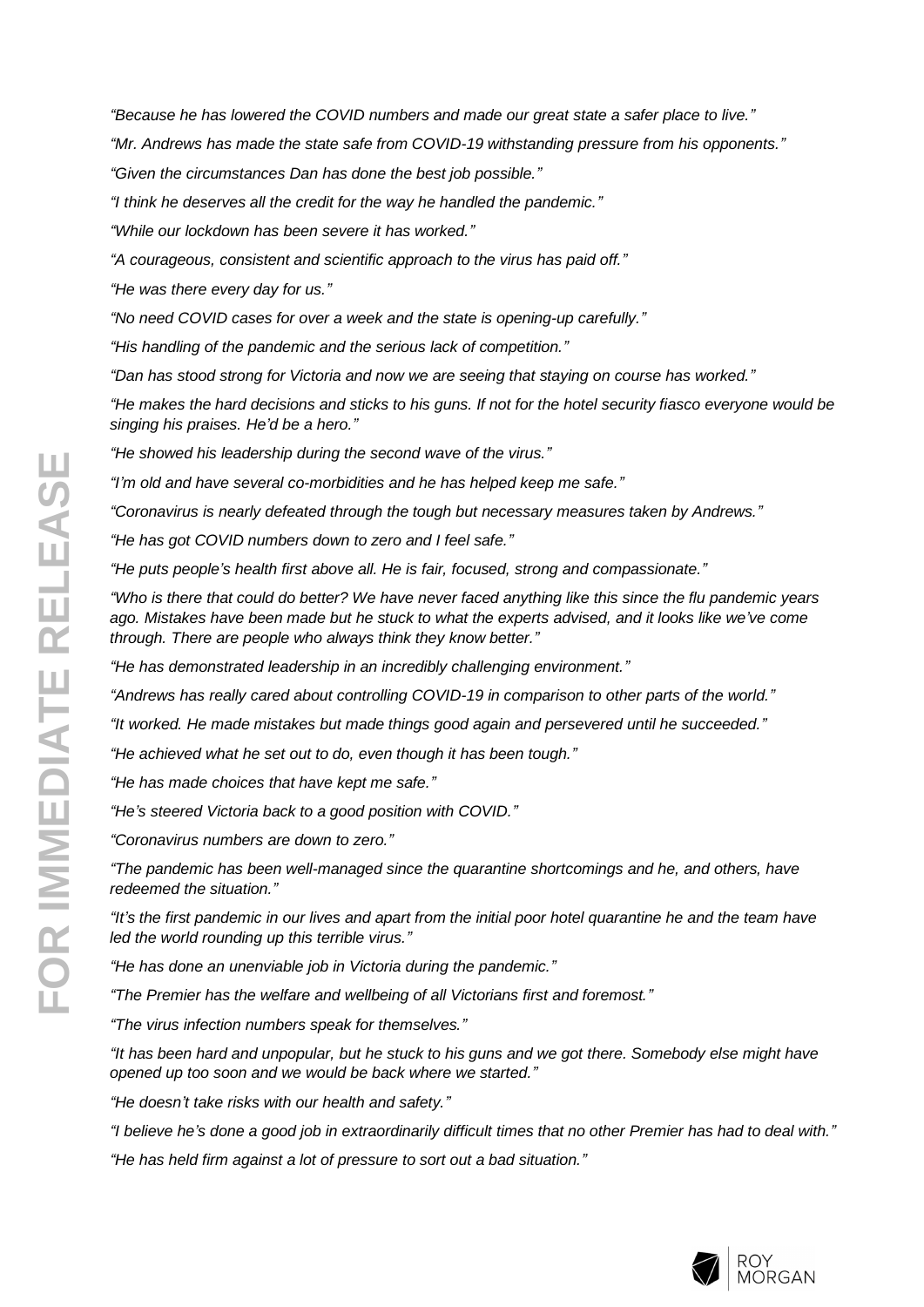# **Disapproval of Daniel Andrews centres on hotel quarantine failures and the devastating lockdown as well as alleged shortcomings in his character**

The 29% of Victorians that disapprove of Premier Daniel Andrews handling of the job as Premier mentioned the bungling of hotel quarantine, the harshness of the lockdown policies and the ongoing restrictions, the inconsistency of policies in relation to COVID-19 and not properly considering the economic impact of the decisions being made and his alleged incompetence and lying.

*"In Australia 70% of cases and 90% of COVID-19 deaths happened in Victoria. The Victorian Government failed at hotel quarantine and responded too slowly when infections started to rise a second time."*

*"Not balancing the economy and mental health in his decisions."*

*"Not happy with how he handled the COVID hotel debacle."*

*"Hotel quarantine debacle and then he lied. He hasn't learned a thing and about to do it all again."*

*"All restrictions should be lifted NOW."*

*"He stuffed up the hotel quarantine debacle and won't own it."*

*"No accountability and not listening."*

*"To slow to re-open. I agreed with the process to begin with, but too slow to react to the detriment of the economy and mental health. We should not be wearing masks, there is no evidence they work."*

*"He has failed to tell the truth regarding hotel quarantine. Due to that situation alone we have had to have one of the harshest and toughest lockdowns."*

*"He has caused all the problems."*

*"Hotel quarantine disaster."*

*"Hotel quarantine cock-up made a laughing stock of all Victorians. Times like these he could have scored so many credits but his selfish motives have impacted our state."*

*"The hotel quarantine was a job for his mates and he stuffed it up."*

*"Not consistent in the rules he set and the rules didn't apply to all."*

*"800 people have died because of his decisions."*

*"Because of all the mistakes he has made and not admitting to them, instead he says, 'I don't recall.'"*

*"He caused the pandemic to spread by not containing hotel quarantine. He is too full of his own power."*

*"He is arrogant, self-opinionated and has dictator like beliefs."*

*"He's a liar, dishonest, egotistical, dictator, dishonest, untrustworthy, spin over substance and truth."*

*"The hotel fiasco and destroying so many businesses."*

*"Because the restrictions were too long harming business and tourism."*

*"He is a liar and was responsible for the hotel quarantine fiasco for which he has refused to accept any responsibility whatsoever."*

*"I believe it's his fault we have been in lockdown for so long."*

*"Bad control of security quarantine and a bad community tracing program."*

*"He's incompetent, unaccountable and dictatorial."*

*"Total incompetence with a second wave caused by botched hotel quarantine, deception and lack of honesty to the general public couldn't be greater."*

*"He has taken far too long to get Victoria out of lockdown. Victorians should have learnt a lesson by now and follow the COVID rules – i.e. masks being clean and social distancing."*

*"Andrews has too much power. The State of Emergency should be bipartisan. He has achieved a wonderful outcome, but I am against him having the State of Emergency power."*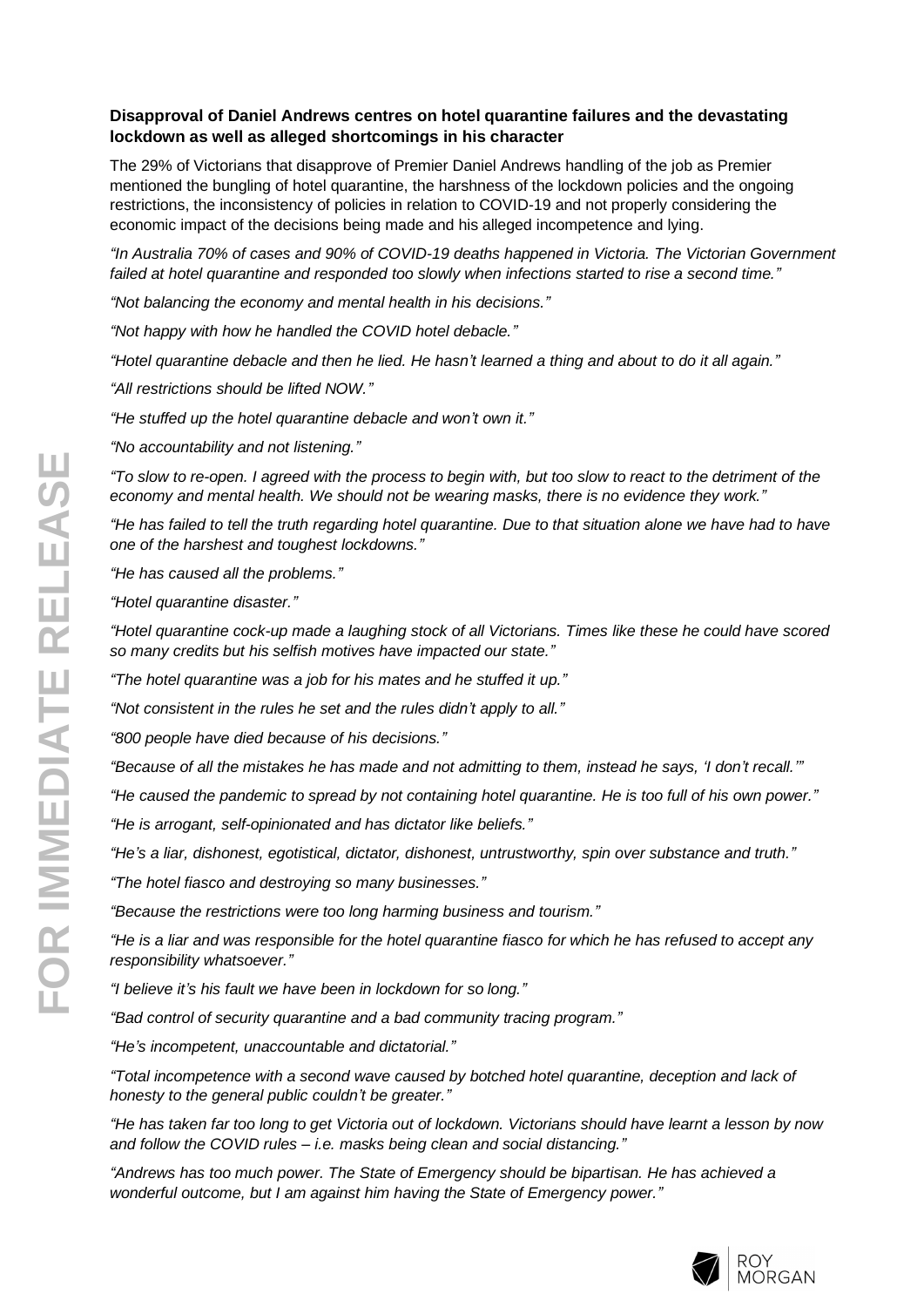*"He extended the lockdown deadline three times and hasn't been honest about government mistakes."*

*"He has no honour or integrity."*

*"His failure to explain the hotel quarantine stuff-up which cost so many lives. Decision making can be traced back to his office but he won't take responsibility."*

*"No accountability or integrity regarding the lockdown decisions taken without any scientific support. The worst Premier and politician I've seen in my life."*

*"The lockdown was for far too long and masks should not be required for summer."*

*"He has no memory of very important decisions that affected millions of Victorians. That is not credible. Andrews has no idea of the damage he has done to lives, businesses and families."*

*"He lectures the public rather than explain his reasons for making decisions and treats us like naughty children while it's his government's mishandling of the quarantine system that created the 2nd wave."*

*"He needs to be charged with manslaughter and let the courts decide under cross-examination."*

*"Absolutely self-centred egotistical arsehole with no consideration for the people of Victoria."*

This special Roy Morgan Snap SMS survey was conducted with a Victoria-wide cross-section of 818 Victorian electors aged 18+ conducted on Monday November 9 – Tuesday November 10, 2020.

**For further comment or more information contact: Michele Levine 0411 129 093 or Gary Morgan 0411 129 094 or email** [askroymorgan@roymorgan.com](mailto:askroymorgan@roymorgan.com).

# **Question 1:**

**If a State Election for Victoria were being held today, which party would receive your first preference?" Victorian Primary Voting Intention. By Gender & Region**

|                | Victorian Electors 18+             |                    |                    |                          |            | Gender | Region           |                         |
|----------------|------------------------------------|--------------------|--------------------|--------------------------|------------|--------|------------------|-------------------------|
| <b>PRIMARY</b> | <b>2018 Vic</b><br><b>Election</b> | Sep 28-29,<br>2020 | Oct 12-13.<br>2020 | Nov 9-10,<br>2020        | <b>Men</b> | Women  | <b>Melbourne</b> | Country<br><b>Areas</b> |
| <b>VOTE</b>    | %                                  | %                  | %                  | %                        | $\%$       | %      | %                | %                       |
| <b>ALP</b>     | 42.9                               | 39                 | 40                 | 45                       | 40         | 50     | 47.5             | 41.5                    |
| Liberal        | 30.4                               | 37                 | 36                 | 30.5                     | 33.5       | 27.5   | 30               | 32.5                    |
| National       | 4.8                                | 2.5                | 4                  | $\overline{\mathcal{A}}$ | 4          | 3      | 0.5              | 7                       |
| L-NP           | 35.2                               | 39.5               | 40                 | 34.5                     | 37.5       | 30.5   | 30.5             | 39.5                    |
| Greens         | 10.7                               | 10                 | 9                  | 11                       | 11.5       | 10.5   | 14.5             | 6.5                     |
| <b>Others</b>  | 5.1                                | 6                  | 6                  | 5                        | 5.5        | 5      | 4                |                         |
| Ind.           | 6.1                                | $5.5\,$            | 5                  | 4.5                      | 5.5        | 4      | 3.5              | 5.5                     |
| <b>TOTAL</b>   | 100                                | 100                | 100                | 100                      | 100        | 100    | 100              | 100                     |

#### **Victorian Two-Party Preferred Voting Intention. By Gender & Region**

|            | Victorian Electors 18+             |                    |                    |                   |     | Gender | Region           |                         |
|------------|------------------------------------|--------------------|--------------------|-------------------|-----|--------|------------------|-------------------------|
|            | <b>2018 Vic</b><br><b>Election</b> | Sep 28-29.<br>2020 | Oct 12-13,<br>2020 | Nov 9-10,<br>2020 | Men | Women  | <b>Melbourne</b> | Country<br><b>Areas</b> |
| 2PP        | %                                  | %                  | $\frac{0}{0}$      | %                 | %   | %      | %                | %                       |
| <b>ALP</b> | 57.3                               | 51.5               | 51.5               | 58.5              | 54  | 62.5   | 62               | 52                      |
| L-NP       | 42.7                               | 48.5               | 48.5               | 41.5              | 46  | 37.5   | 38               | 48                      |
| TOTAL      | 100                                | 100                | 100                | 100               | 100 | 100    | 100              | 100                     |